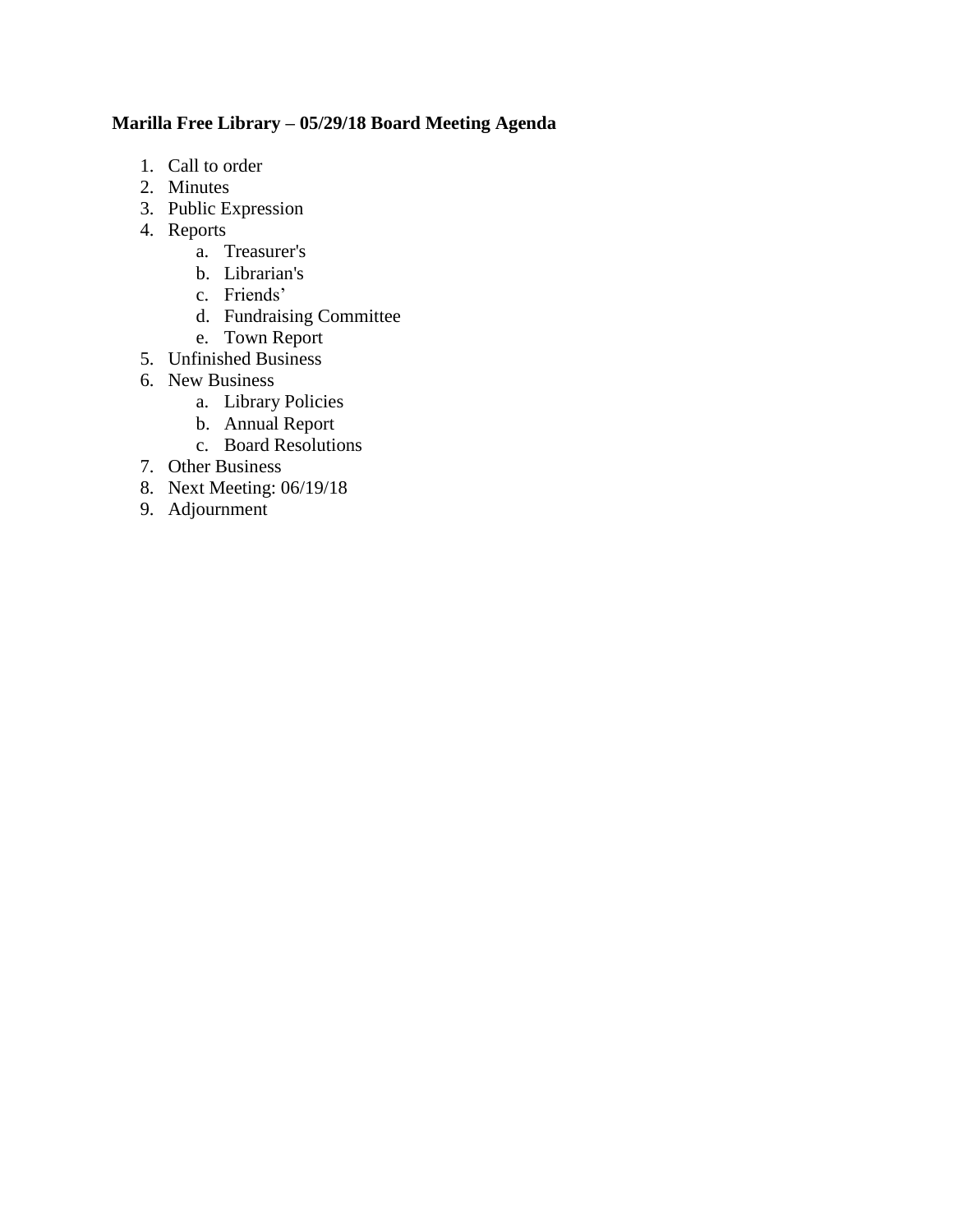# **Marilla Free Library – 05/29/18 Board Meeting Minutes**

- 1. Call to order 6:31pm. *In attendance*: Shannon Thompson, Martha Mummery, Marsha Wingate, Judy Farmer and Joanne Goellner. *Excused*: Kristen Matthews, Rachelle Walker. *Also Present:* Bonnie Waterman (Town liaison) and members of the Marilla Benevolent Association
- 2. Minutes Previous meeting minutes approved as written. *1 st motion Marsha Wingate, 2nd by Judy Farmer: all in favor with none opposed.*
- 3. Public Expression members of the Marilla Benevolent Association spoke to the board about having the Marilla Free Library participate in the July 14<sup>th</sup> Marilla Carnival. They offered venue space, proposed solutions to library concerns and discussed how the event would be mutually beneficial. The information presented will be shared with the fundraising committee who will make a decision and contact Julie Lathrop.
- 4. Reports
	- a. Treasurer's *(for full account details including all transactions and balances, see the Treasurer's Report on file at the library)* Marsha updated the board regarding April's financials. Reports were reviewed and approved. The CD has matured. *1 st motion Judy Farmer, 2nd by Marsha Wingate: all in favor with none opposed.*
	- b. Librarian's (*see Librarian Report below for complete details)* Circulation and Laptop use were up for the month of April. Story Hour saw a total of 63 attendees. The library is going to try a few new programs including Stuffed Animal Sleepover, Makerspace Family Night and Lego Club. The library received a generous donation from the Kiwanis Club for summer programming. Staff Development day was beneficial with staff members participating in workshops pertaining to their job descriptions. Everyone benefited from the Active Shooter presentation.

Discard sale took place but hasn't been totaled yet. The library has received some items that were purchased from the assembly grant we were awarded. 25% has been dispersed with 75% left.

- c. Friends' The rest of the Legos for Lego Club have been ordered. The Friends are still working on the Book Sale date and working out issues including a possible change of date or 2 day sale instead of 3. Their next meeting is June  $12<sup>th</sup>$ at 7pm.
- d. Fundraising Committee The Fundraising Committee has not met. The Kodiak Jack fundraiser was a success with the library earning \$360. The restaurant was very generous and supportive of the fundraiser.
- e. Town Report Bonnie shared that the town got fund approval for the addition/elevator plan and progress is being made. There is a possibility that lift parts could be donated to the library, if they are compatible, once it is no longer needed at the town hall.
- 5. Unfinished Business approval of financial transactions
	- a. Payment of a \$187.97 bill from Amazon and a \$199.00 bill from Apple for Makerspace items as part of the Senator Gallivan Grant. Movement of \$211.67 from the Town Account to Operating Account to pay for the previously approved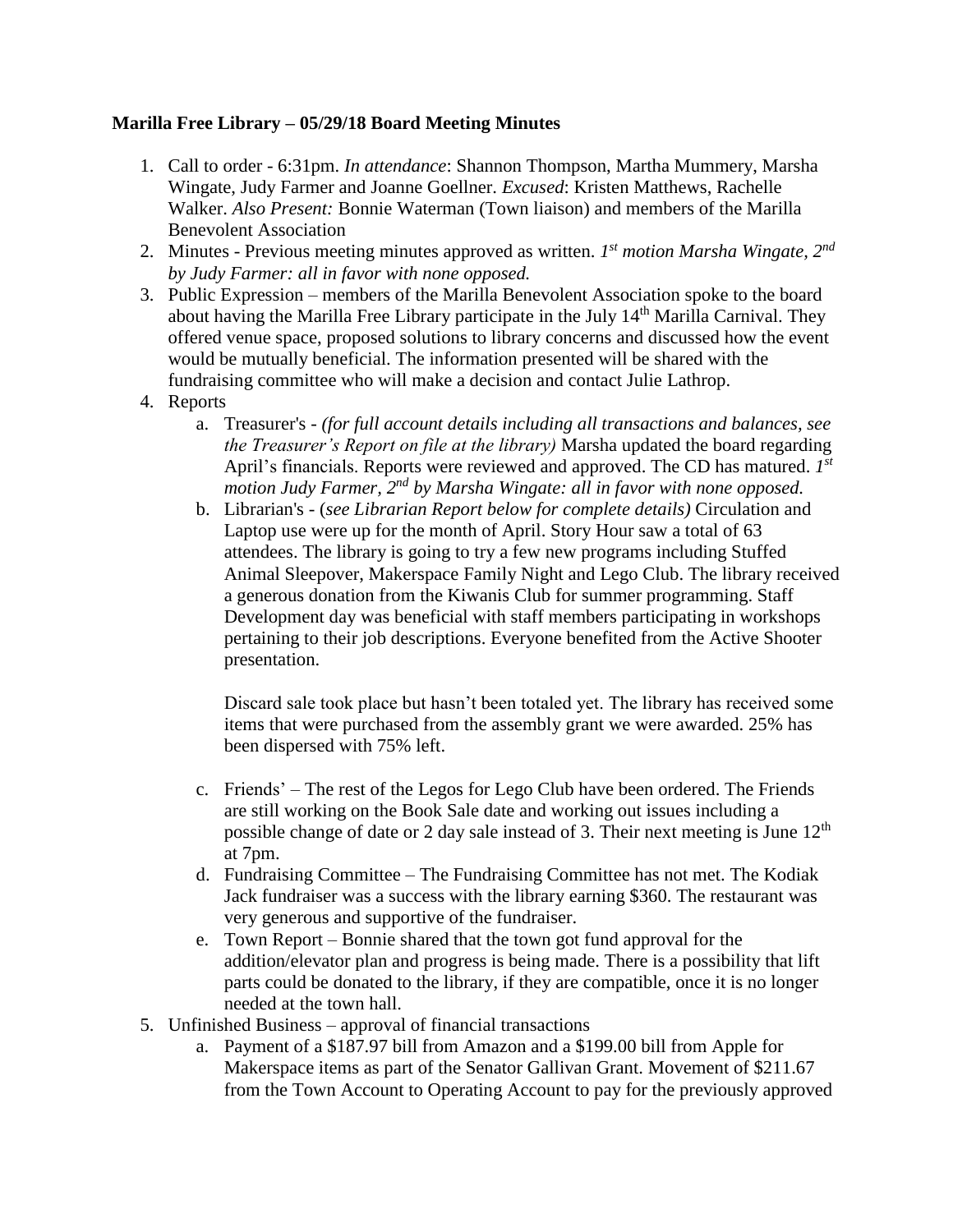expense of a restroom changing table. *A motion was made to approve payment of the previous bills as well as movement of funds between accounts. First motion: Joanne Goellner. Second motion: Judy Farmer. All in favor with none opposed.*

- b. \$19.91 for mileage and parking to reimburse Diane Green. *A motion was made to approve payment by Judy Farmer. Second by Marsha Wingate. All in favor with none opposed.*
- c. \$169.90 to Shannon Thompson for Story Hour and Easter supplies and \$20 to Cathryn Urquhart for the gift card she purchased as a prize for the April library raffle. *A motion was made to approve both payments by Joanne Goellner. Second motion by Judy Farmer. All in favor with none opposed.*
- 6. New Business
	- a. Library Policies
		- 1. Lost and Found Adopted by Marilla Free Library Board of Trustees on May 29, 2018. *Motions by Marsha Wingate/Joanne Goellner. All in favor, none opposed.* (*policy attached*)
		- 2. Investment Policy Adopted by Marilla Free Library Board of Trustees on May 29, 2018. *Motion to adopt made by Marsha Wingate/Second by Judy Farmer. 4 ayes/0 noes.* (*policy on file at library*)
	- b. Annual Report & Board Resolution– *A motion was made to accept the Annual Report & Board Resolution as written. First by Judy Farmer/Second by Marsha Wingate. 4 ayes/0 noes.*
- 7. Other Business Shannon proposed a new idea for library circulation, lawn games. Patrons could take out games like over-sized Jenga, Can Jam, etc. on library loan. She was going to gauge patron interest.
- 8. Next Meeting: 06/19/18
- 9. Adjournment The meeting adjourned at 7:38pm. *Motion made by Judy Farmer, seconded by Joanne Goellner. All in favor/none opposed.*

Minutes respectfully submitted June 15<sup>th</sup>, 2018 by Joanne Goellner, secretary.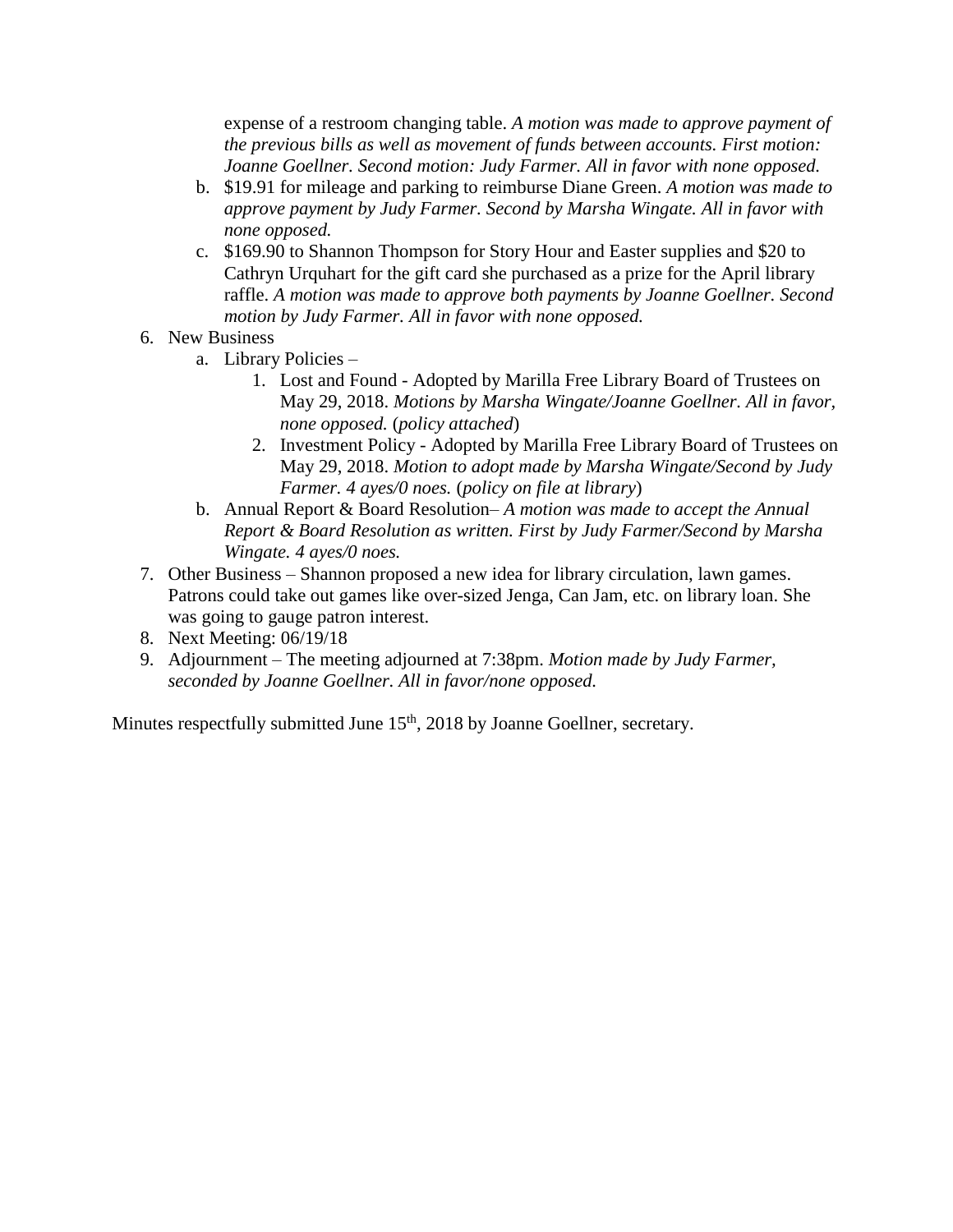#### **Librarians Report**

May 29, 2018

## *Operating Budget*

#### *Receipts*

April Receipts: \$ 239.90 **Receipts** year to date: \$ 1879.07 This represents fine/copy/print revenue. This year our revenue commitment is \$4,462.

## *Expenditures*

April: \$ 0 **Expenditures** year to date: \$ 2037.55. This year our expenditure allotment is \$5,200.

## *Circulation*

April was 3,239. This was up by 46 or 1.4%. Year to date is 12,722. This is down by 411 or -3.1%

## *Computer*

April was 94. This was down by 1 or -1.1% Year to date is 360. This is down by 48 or -11.8%

# *Laptop Use*

April was 6. This was up by 4 Year to date is 12. This is up by 3

#### *Wireless Usage*

April was 120. This was down by 7 or -5.5% Year to date is 440. This is down by 42 or -8.7%

# *Patron Count*

April was 1,310. This was down by 61 or -4.4% Year to date is 5,301. This is down by 474 or -8.2%

Statistical Information comparing the Marilla Free Library to other libraries can be found at [www.buffalolib.org/aboutthelibrary/statistics/index.asp](http://www.buffalolib.org/aboutthelibrary/statistics/index.asp)

#### *Spring Programs*

*Story Hour* – Last session is April 23rd – 8 week session (**63 total Attendance)**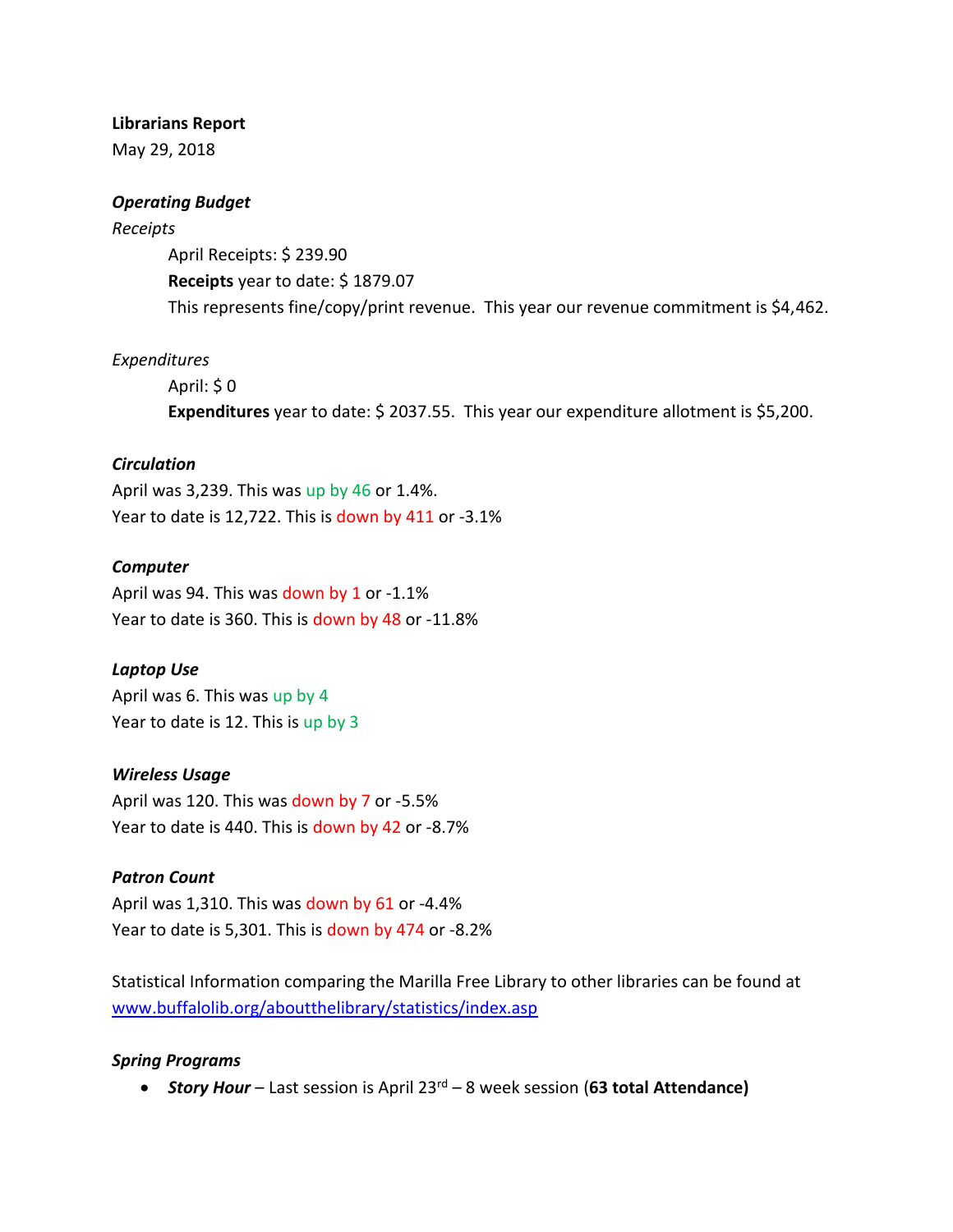## *Special Program*

■ **Stuffed Animal Sleepover** – Tuesday, June 26<sup>th</sup> at 6:00 pm and Wednesday, June 27<sup>th</sup> 11:30 am for ages 3 to 8

# *Summer Programs 2018*

- Theme is **Libraries Rock!**
- **Story Hour with Ms Shannon –** Mondays at 10:30 am for ages 3-5
- **Summer Fun Club –**Tuesdays at 2:00 pm for ages 6-11 (7/24, 7/31, 8/7)
- Makerspace Family Night Thursday, July 12<sup>th</sup> at 6:00 pm
- **Lego Club –** Thursday, July 19<sup>th</sup> and August 16<sup>th</sup> at 6:00 pm ages 5 & up
- Following Performers have been booked:
	- o **Buffalo Animal Adventures: Australia Asia –** Wednesday, July 11th at 1 pm All Ages [\$225]
	- o **Buffalo & Erie County Botanical Gardens: Terrariums** Tues., July 17th at 2 pm ages 7 & up [\$135]
	- o **Paul Antonio Variety Show –** Wednesday, July 25th at 1 pm All Ages [\$125]
	- o **Buffalo & Brandy –** Wednesday, August 1st at 1 pm All Ages [\$200]
	- o **Mr. No the Balloon Guy –** End of Summer Party Wednesday, August 15th at 1 pm [\$200]
	- o **Rocking with Pete the Cat –** Thursday, August 9th at 6:30 pm for ages 3-6 (From Central)
	- o **Rock Yourself into Puffy Paint!** *–* Tuesday, July 10th at 2:00 pm for ages 6 to 10 (From Central)

# *Book Club Programs*

- **Book Club Tuesday 2 pm** 
	- o April 24th Jefferson's Daughters by Catherine Kerrison (**4 Attended)**
	- o May 22nd Small Great Things by Jodi Picoult **(3 Attended)**

#### *Donations*

*Kiwanis Club or Marilla - \$500 for Summer Youth Programs*

#### *Other*

- **State Report** Completed and Submitted
	- o Resolution and Annual Report ready for approval
- **Staff Development Day**
- **Discard Sale** May 5<sup>th</sup> May 26<sup>th</sup> during Library Hours. Half-Price Sale will be May 21<sup>st</sup>  $-$  May 26<sup>th</sup>
- **NY State Tax Vendor Registration** Received Certificate of Authority
- **•** Marilla Primary Community Day May 18<sup>th</sup>
- **Assembly Grant Update**
- **Changing Table –** Ordered through Business Office Item Received
- **Makerspace –** Ordered and Received Items